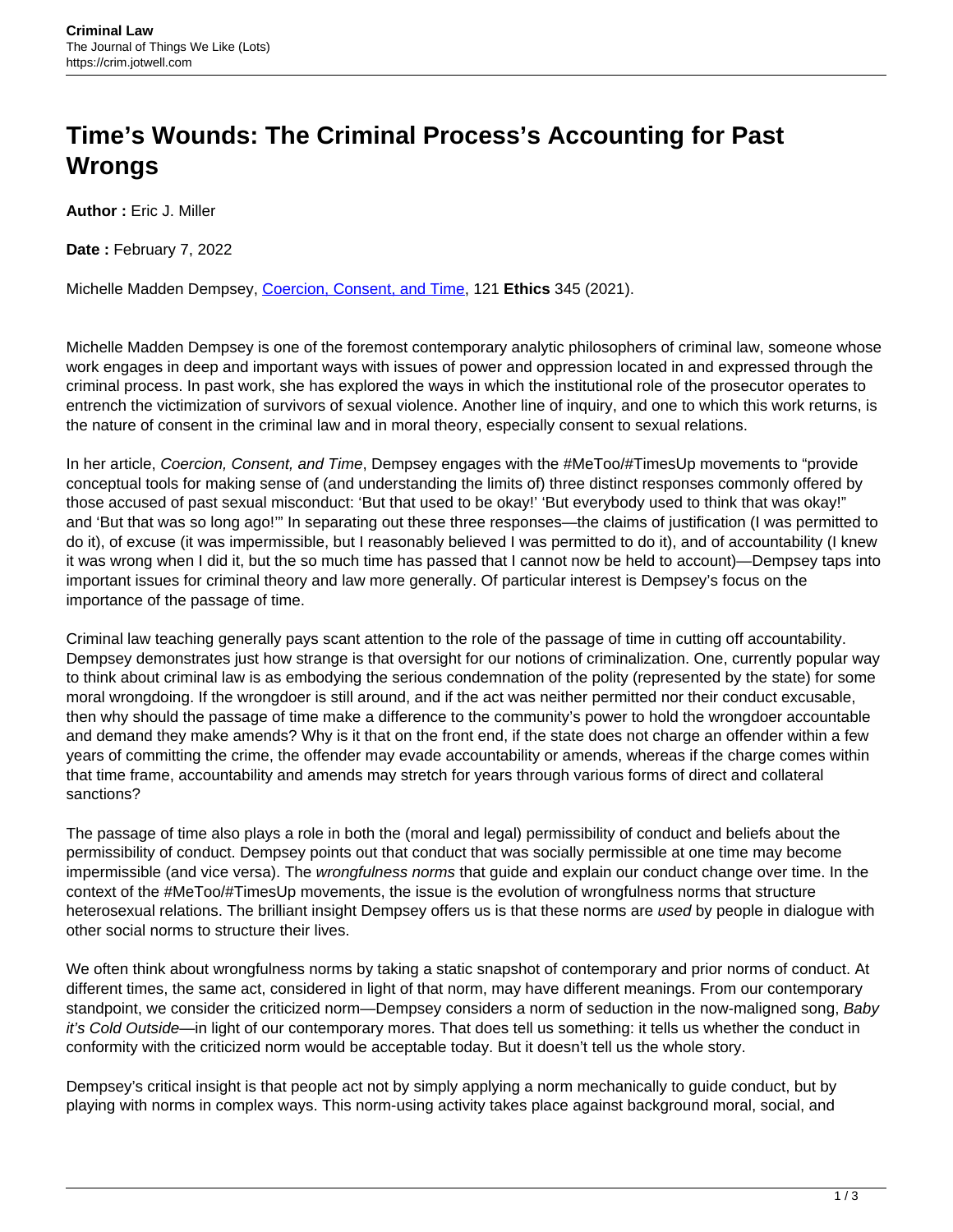institutional norms which structure our interaction with the criticized norm and between people. Thus, what is from our perspective a morally wrong norm of social interaction, one that from our contemporary perspective should be avoided, might in the context of the norms of the time, take its place in what Tommie Shelby has called in his book, Dark Ghettos, an "impure" act of resistance. That changes not simply the social meaning of some act, but the activity itself.

Dempsey proposes, for example, that the act of seduction in Baby it's Cold Outside is not the act of sexual predation, coercing an unwilling and less powerful woman into sex. Instead, and understood against the 1949 legal and social prohibitions against fornication, the act is (as the duet format might suggest) a joint, conspiratorial act seeking sexual intercourse despite the social mores of the time. It is, in that case, a joint act of sexually liberated resistance to the norms of sexual pleasure in that society. To be sure, it is an impure act of resistance: we cannot just wish away the structures of sexism and misogyny that determine who has power in this setting and who does not. Nonetheless, sometimes things are a little more complicated (although, on the alternative, predatory reading, sometimes they are not).

Under pressure of space, I shall leap over Dempsey's fascinating discussion of excuses. The less familiar issues—for a criminal law audience at least—are raised by accountability delayed. These difficult questions revolve around whether the victim of a sexual assault has a duty to call her assaulter to account, and when. One version of time's importance is to blame the victim for not acting quickly enough. Dempsey addresses these concerns under the heading of the doctrine of laches.

If the statute of limitations provides a formalistic separation of crimes into those that are serious and persistent and those that are not; then the doctrine of laches applies to victims, and separates them into those who act with appropriate expeditiousness and those who "sleep" on their duty to call a wrongdoer to account. Laches, Dempsey suggests, applies, "if the victim was unaware of the wrong, and her lack of awareness was reasonable." That can happen, Dempsey suggests, when survivors have "suppressed memories of past sexual trauma or did not perceive themselves as experiencing sexual misconduct in the distant past, and yet now recall the abuse and/or finally recognize the conduct they experienced as wrongful"

Another way to think about the laches idea of sleeping on one's rights focuses on power. When we think about what happens to victims of sexual violence or other forms of oppression, the idea of "sitting on their rights" covers a multitude of activities (or inactivities), some of which may be morally culpable, some not. For example, trauma can be expressed in ways other than not recognizing that one has been injured: it can come in the form of recognizing but not feeling capable of seeing through the criminal or moral process of calling one's victimizer to account. Perhaps the survivor does not have access to the sorts of personal resources Hobbes calls the "faculties of the body and mind"; perhaps alternatively or in addition, the survivor is disempowered by lack of "riches, reputation, and friends" that the wrongdoer possesses.

When the balance of resources changes, either in civic society or through government, then perhaps so too does the power and perhaps the responsibilities of survivors. What the #Metoo/#TimesUp movements do (in part) is change the context in which survivors can speak up and call out. Before, survivors lacked allies who would protect them for calling out the wrongdoing, and social and legal institutions that would protect them from retaliation. #Metoo/#TimesUp creates a novel environment that hopefully empowers some survivors to speak up and challenge their wrongdoers.

A core way in which people push back against accountability is to argue that it is unfair to hold people responsible for past wrongdoing when "the rules have changed on them." Dempsey notes that this is one way in which people defend the men who engage in misogynistic conduct or sexual assault, but it is a feature of a variety of forms of oppression. Her article usefully disentangles three ways in which oppressors argue that time's passage renders irrelevant their past wrongdoing—it wasn't wrong back then though it is now (justification); if it was wrong back then, then we all believed it wasn't (excuse); and even if it was wrong and we knew it, you can't prosecute me now (unaccountability). Dempsey's article thus enables us to place the passage of time within the context of our central criminal defenses. Ultimately, she demonstrates that times' passage may not create the ruptures that the guilty use to evade the